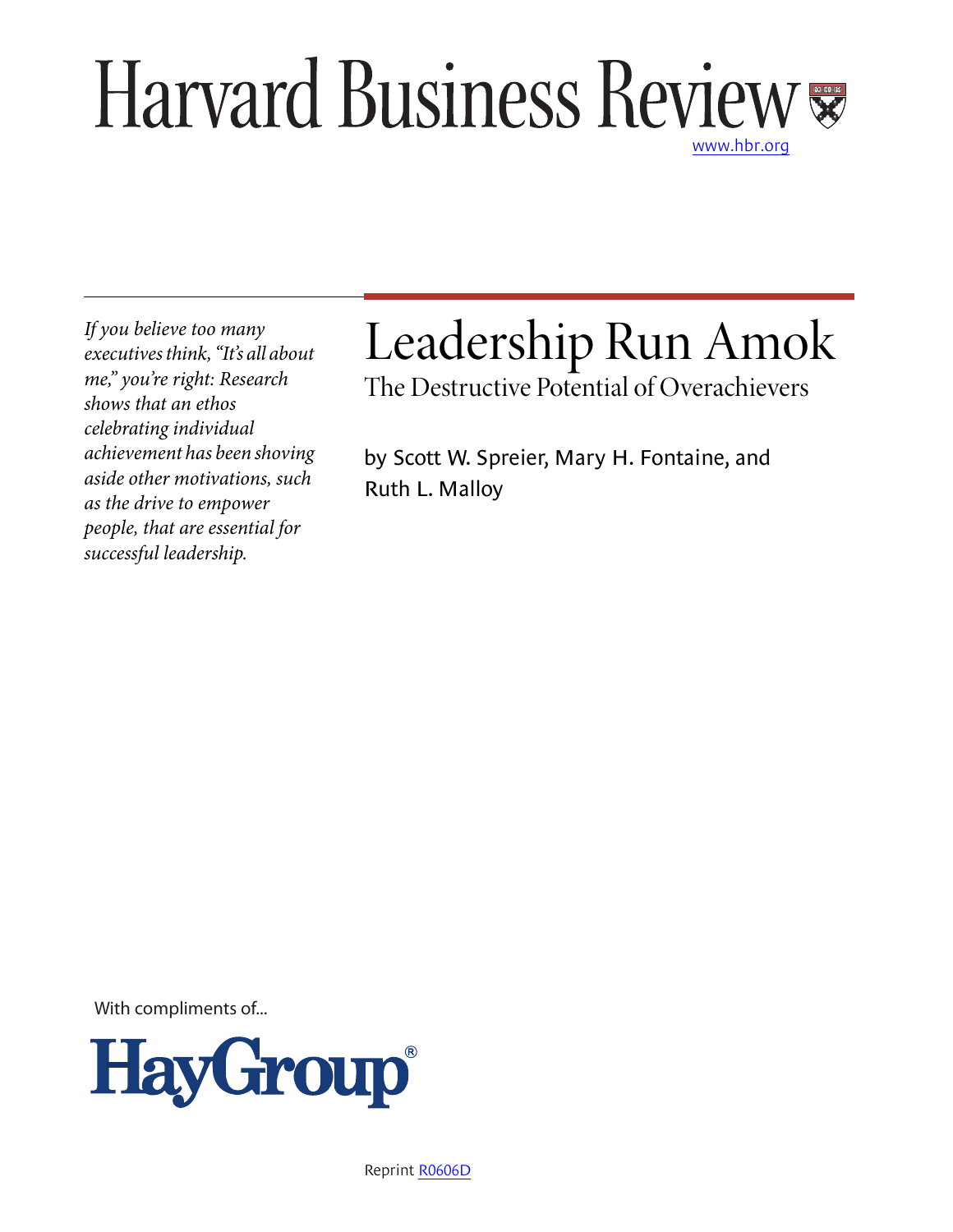*If you believe too many executives think, "It's all about me," you're right: Research shows that an ethos celebrating individual achievement has been shoving aside other motivations, such as the drive to empower people, that are essential for successful leadership.*

## Leadership Run Amok The Destructive Potential of Overachievers

by Scott W. Spreier, Mary H. Fontaine, and Ruth L. Malloy

The desire to achieve is a major source of strength in business, both for individual managers and for the organizations they lead. It generates passion and energy, which fuel growth and help companies sustain performance over the long term. And the achievement drive is on the rise. We've spent 35 years assessing executive motivation, and we've seen a steady increase during the past decade in the number of managers for whom achievement is the primary motive. Businesses have benefited from this trend: Productivity has risen, and innovation, as measured by the number of patents issued per year, has soared.

In the short term, through sheer drive and determination, overachieving leaders may be very successful, but there's a dark side to the achievement motive. By relentlessly focusing on tasks and goals—revenue or sales targets, say—an executive or company can, over time, damage performance. Overachievers tend to command and coerce, rather than coach and collaborate, thus stifling subordinates. They take frequent shortcuts and forget to communicate crucial information, and they may be oblivious to the concerns of others. Their teams' performance begins to suffer, and they risk missing the very goals that initially triggered the achievement-oriented behavior.

Too intense a focus on achievement can demolish trust and undermine morale, measurably reducing workplace productivity and eroding confidence in management, both inside and outside the corporation. While profits and innovation have risen during the past decade, public trust in big business has slid. In our executive coaching practice, we've seen very talented leaders crash and burn as they put ever more pressure on their employees and themselves to produce.

At the extreme are leaders like Enron's Jeffrey Skilling, a classic overachiever by most accounts, driven by results regardless of how they were achieved. He pitted manager against manager and once even praised an executive who went behind his back to create a service he had forbidden her to develop. For every Skilling, there are dozens of overachiev-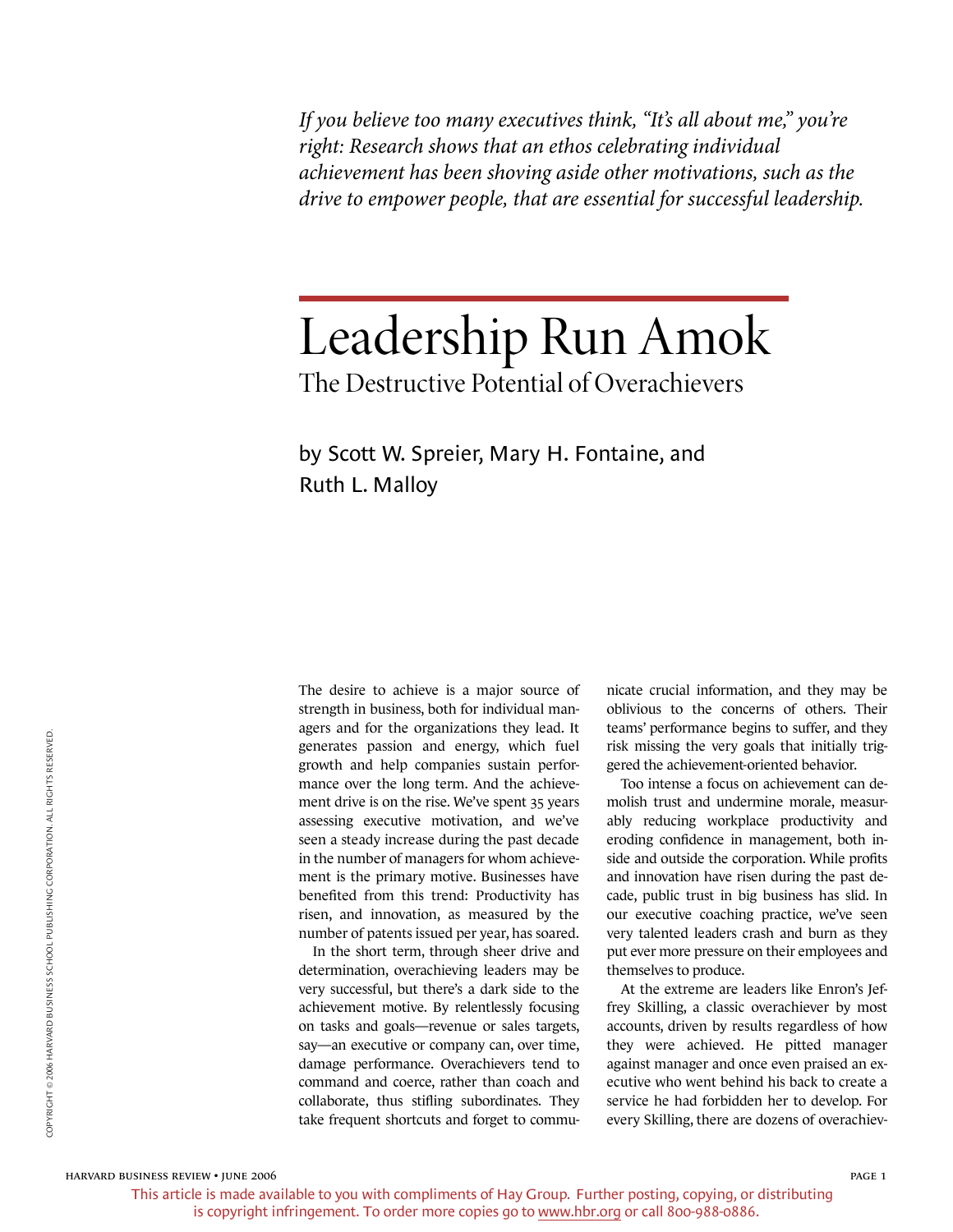ing managers who don't make headlines but do cause significant harm. Consider Frank, a confident, results-oriented CEO of a large electronics manufacturer. He was so singleminded in his drive to achieve that he ran roughshod over the rest of the management team. He was arrogant, aloof, and demanding, and he never listened. In fewer than four years, with the company in disarray and members of his senior leadership team threatening to leave, he was fired.

Even if a narrow focus on achievement doesn't get an executive fired, it can stall a career. Jan, a brilliant lawyer, was a partner and the heir apparent in a large New York law firm. But she could be mean-spirited. She didn't tolerate colleagues who seemed less driven than she was, she treated subordinates in a demeaning manner, and she chewed up junior associates at a record pace. Opinions about her began to sour in the firm, and ultimately she was shuffled off to a small satellite office to work—usually alone—on special cases. Although she continued to woo clients and win cases, she never rose any further.

On the surface, controlling achievement overdrive sounds like Management 101: Be less coercive and more collaborative. Influence rather than direct. Focus more on people and less on numbers and results. Easy to say, difficult to master. Experienced, successful executives who should know better fall into overachievement mode again and again. In this article, we'll offer ways for managers to identify achievement overdrive in themselves and others and keep the destructive aspects in check. But first, let's look at the achievement motive and see how it affects the workplace.

#### **The Growing Drive to Achieve**

The drive to achieve is tough to resist. Most people in Western cultures are taught from early childhood to value achievement. For some people, the drive seems innate: They don't just *know* achievement is important, they *feel* it. Accomplishment is a natural high for them. Just ask admitted overachiever Karin Mayhew, who is senior vice president of organization effectiveness for Health Net, a large managed-care company. "I start to feel really good," she says of those moments when her achievement drive kicks into high gear and she feels a mounting sense of accomplishment. At such times, she says, she is excited and happy.

David McClelland, the late Harvard psychologist, spent much of his career studying motivation and how it affects leadership behavior. He identified achievement—meeting or exceeding a standard of excellence or improving personal performance—as one of three internal drivers (he called them "social motives") that explain how we behave. The other two are affiliation—maintaining close personal relationships—and power, which involves being strong and influencing or having an impact on others. He said the power motive comes in two forms: personalized—the leader draws strength from controlling others and making them feel weak; and socialized—the leader's strength comes from empowering people. Studies show that great charismatic leaders are highly motivated by socialized power; personalized power is often associated with the exploitation of subordinates. (See the exhibit "What's Your Motivation?")

McClelland's research showed that all three motives are present to some extent in everyone. Although we are not usually conscious of them, they give rise in us to needs and concerns that lead to certain behaviors. Meeting those needs gives us a sense of satisfaction and energizes us, so we keep repeating the behaviors, whether or not they result in the outcomes we desire.

McClelland initially believed that of the three motives, achievement was the most critical to organizational, even national, success. In *The Achieving Society,* his seminal study on the subject, first published in 1961, he reported that a high concern with achievement within a country was followed by rapid national growth, while a drop led to a decline in economic welfare. In another study, he reported a direct correlation between the number of patents generated in a country and the level of achievement as a motivation.

But McClelland also recognized the downside of achievement: the tendencies to cheat and cut corners and to leave people out of the loop. Some high achievers "are so fixated on finding a shortcut to the goal," he noted, "that they may not be too particular about the means they use to reach it." In later work, he argued that the most effective leaders were primarily motivated by socialized power: They channeled their efforts into helping others be successful.

We have continued McClelland's research

#### [haygroup.com\)](mailto:Scott_Spreier@haygroup.com)) is a senior consultant in Hay Group's McClelland Center for Research and Innovation in Boston. **Mary H. Fontaine** [\(Mary\\_Fontaine@](mailto:Mary_Fontaine@haygroup.com) [haygroup.com\)](mailto:Mary_Fontaine@haygroup.com) is a vice president and the managing director of Global Talent and Leadership Services for Hay Group in Boston. **Ruth L. Malloy** [\(Ruth\\_Malloy@haygroup.com](mailto:Ruth_Malloy@haygroup.com)) is the director of research and technology

**Scott W. Spreier** [\(Scott\\_Spreier@](mailto:Scott_Spreier@haygroup.com))

harvard business review • june 2006

at the McClelland Center.

 $p_{\text{AGE 2}}$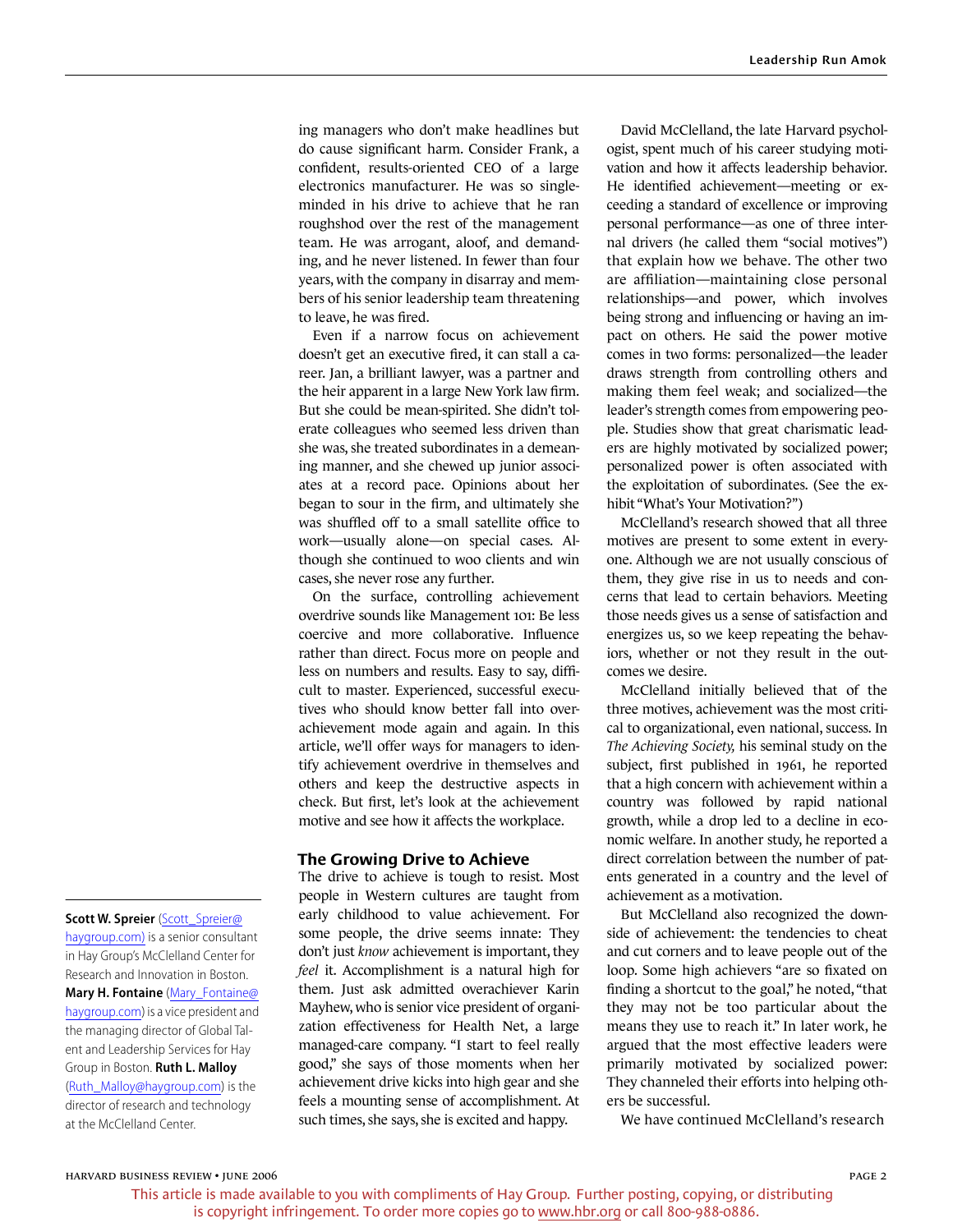## **What's Your Motivation?**

A small set of motives, present to some extent in all people, helps explain how leaders behave. The motives generate needs, which lead to aspirations, which in turn drive behavior.

|                                                                                   | <b>ACHIEVEMENT</b>                                                                     | <b>AFFILIATION</b>                                                  | <b>POWER</b>                                                                                             |                                                       |
|-----------------------------------------------------------------------------------|----------------------------------------------------------------------------------------|---------------------------------------------------------------------|----------------------------------------------------------------------------------------------------------|-------------------------------------------------------|
|                                                                                   |                                                                                        |                                                                     | <b>Personalized Power</b>                                                                                | <b>Socialized Power</b>                               |
| When this<br>motive is<br>aroused in<br>them, leaders<br>experience a<br>need to: | Improve their personal<br>performance and meet<br>or exceed standards of<br>excellence | Maintain close, friendly<br>relationships                           | Be strong and influence<br>others, making them<br>feel weak                                              | Help people feel stronger<br>and more capable         |
| As a result,<br>they wish to:                                                     | Meet or surpass a<br>self-imposed standard                                             | Establish, restore,<br>or maintain warm<br>relationships            | Perform powerful actions                                                                                 | Perform powerful actions                              |
|                                                                                   | Accomplish something<br>new                                                            | Be liked and accepted                                               | Control, influence, or<br>persuade people                                                                | Persuade people                                       |
|                                                                                   | Plan the long-term<br>advancement of their<br>careers                                  | Participate in group<br>activities, primarily for<br>social reasons | Impress people inside or<br>outside the company                                                          | Impress people inside or<br>outside the company       |
|                                                                                   |                                                                                        |                                                                     | Generate strong positive<br>or negative emotions in<br>others                                            | Generate strong positive<br>emotions in others        |
|                                                                                   |                                                                                        |                                                                     | Maintain their reputations,<br>positions, or strength                                                    | Maintain their reputations,<br>positions, or strength |
|                                                                                   |                                                                                        |                                                                     |                                                                                                          | Give help, advice, or<br>support                      |
| These<br>aspirations<br>lead them to:                                             | Micromanage                                                                            | Avoid confrontation                                                 | Be coercive and ruthless                                                                                 | Coach and teach                                       |
|                                                                                   | Try to do things or set<br>the pace themselves                                         | Worry more about people<br>than performance                         | Control or manipulate<br>others                                                                          | Be democratic and<br>involve others                   |
|                                                                                   | Express impatience with<br>poor performers                                             | Look for ways to create<br>harmony                                  | Manage up-that is, focus<br>more on making a good im-<br>pression than on managing<br>their subordinates | Be highly supportive                                  |
|                                                                                   | Give little positive<br>feedback                                                       | Avoid giving negative<br>feedback                                   | Look out for their own<br>interests and reputations                                                      | Focus on the team or group<br>rather than themselves  |
|                                                                                   | Give few directions or<br>instructions                                                 |                                                                     |                                                                                                          | Work through others; they<br>enable others to do the  |
|                                                                                   | Cut corners                                                                            |                                                                     |                                                                                                          | work rather than doing it<br>themselves               |
|                                                                                   | Focus on goals and<br>outcomes rather than<br>people                                   |                                                                     |                                                                                                          |                                                       |
|                                                                                   |                                                                                        |                                                                     |                                                                                                          |                                                       |
|                                                                                   |                                                                                        |                                                                     |                                                                                                          |                                                       |

harvard business review • june 2006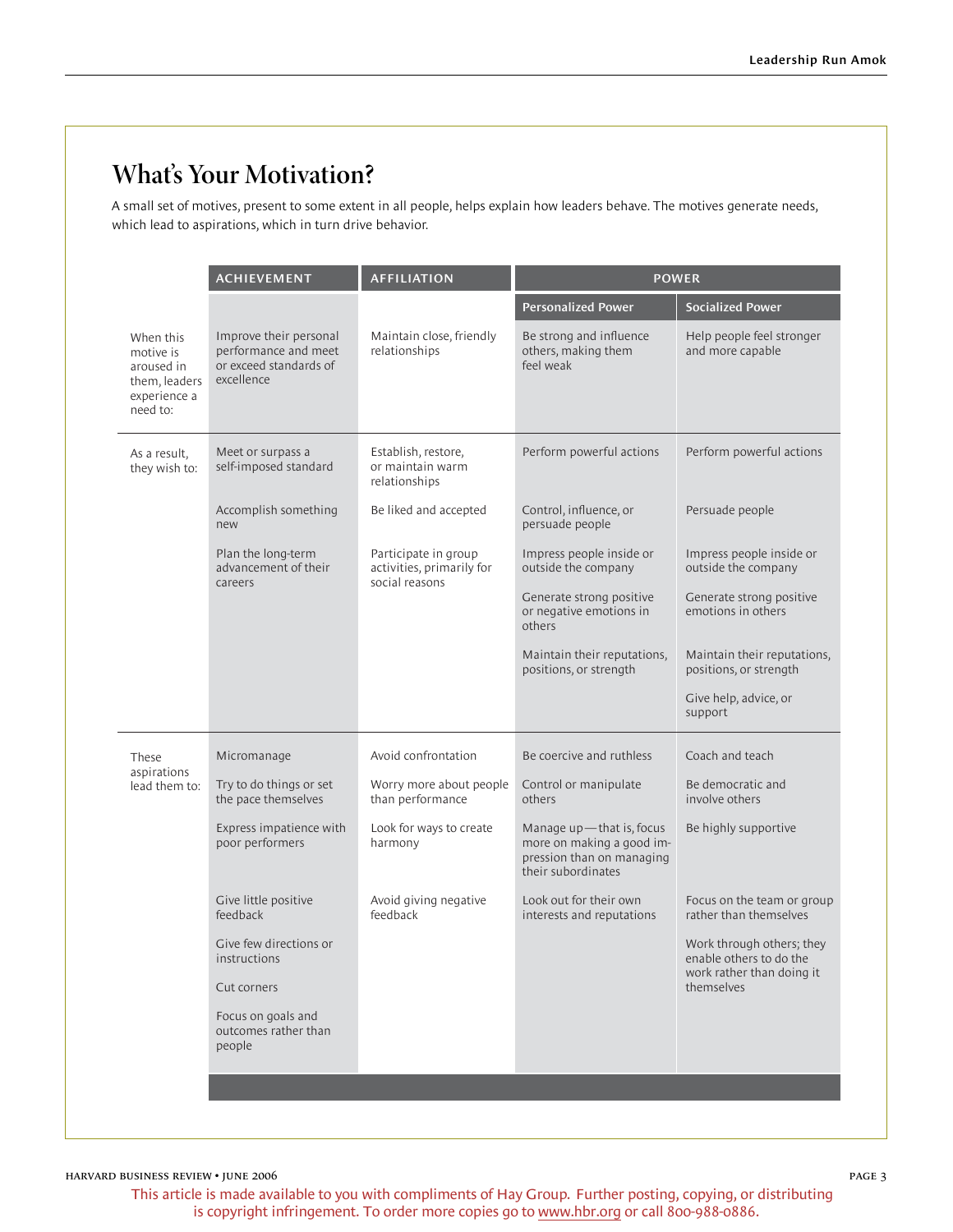and assessment of managers' and executives' motives (we have amassed data on more than 40,000 people). We show people a series of pictures and ask them to write a story about each. Experts score the stories for imagery that indicates the presence and strength of one or more of the motives. Beginning in the mid-1990s, achievement scores began rising dramatically, while the power drive declined and affiliation stayed more or less steady. (See the exhibit "Achievement Is on the Rise.")

We can't say definitively what triggered the increase in achievement scores, but we believe it was driven by the organizational, market, and economic forces that were in play. The quality movement of the 1980s, for example, with its emphasis on continuous improvement, no doubt enhanced the value of high achievers, who by nature want to continually improve. Then came recession and downsizing, which brought an increased emphasis on short-term performance and growth. Again, both goals were a perfect fit for high achievers, who revel in the need for personal heroics and the challenge of an ever-rising performance bar. Finally, the dot-com era transformed a large number of innovators and entrepreneurs—who tend to be highly motivated by achievement into managers and executives.

Whatever the cause, the rise in scores coincided with increases in several of McClelland's other indicators of high achievement—in particular, economic growth, innovation, cheat-

## **Achievement Is on the Rise**

We've seen a steady increase in the degree to which achievement is a motive for managers and executives, while power as a motivation has dropped.

The affiliation motive has remained fairly level. (The lines show average motive scores.)



ing, and cutting corners. Organizational performance and innovation improved, as can be seen in the advance of the stock market and the number of U.S. patents. But there was also a lapse in business ethics, and, as a result, more high-profile scandals and reduced public trust in big corporations. (See the exhibit "So Is Creativity, But....")

#### **The Six Styles of Leadership**

Despite the advantages of an achievement mentality, executives who are overly motivated to achieve can weaken a company's or group's working climate and in turn its ability to perform well. That's because a leader's motives affect the way he or she leads. In our research over the years, we've identified six styles of leadership that managers and executives use to motivate, reward, direct, and develop others. These are *directive,* which entails strong, sometimes coercive behavior; *visionary,* which focuses on clarity and communication; *affiliative,* which emphasizes harmony and relationships; *participative,* which is collaborative and democratic; *pacesetting,* which is characterized by personal heroics; and *coaching,* which focuses on long-term development and mentoring. (See the sidebar "The Right Leadership Style…Creates a Strong Work Climate.")

There is no one best style of leadership. Each has its strengths and its limits. The directive approach, for instance, is useful in crises or when a leader must manage a poor performer, but overuse stifles initiative and innovation. The affiliative approach is appropriate in certain high-stress situations or when employees are beset by personal crises, but it is most effective when used in conjunction with the visionary, participative, or coaching styles. Pacesetting can get results in the short term, but it's demoralizing to employees and exhausting for everyone over the long haul.

The most effective leaders are adept at all six leadership styles and use each when appropriate. Typically, however, a manager defaults to the styles he or she is most comfortable using, a preference that reflects the person's dominant motive combined with the level of pressure in the workplace. People motivated mainly by achievement tend to favor pacesetting in low-pressure situations but to become directive when the pressure is on.

Jan, the achievement-driven lawyer, tried

#### harvard business review • june 2006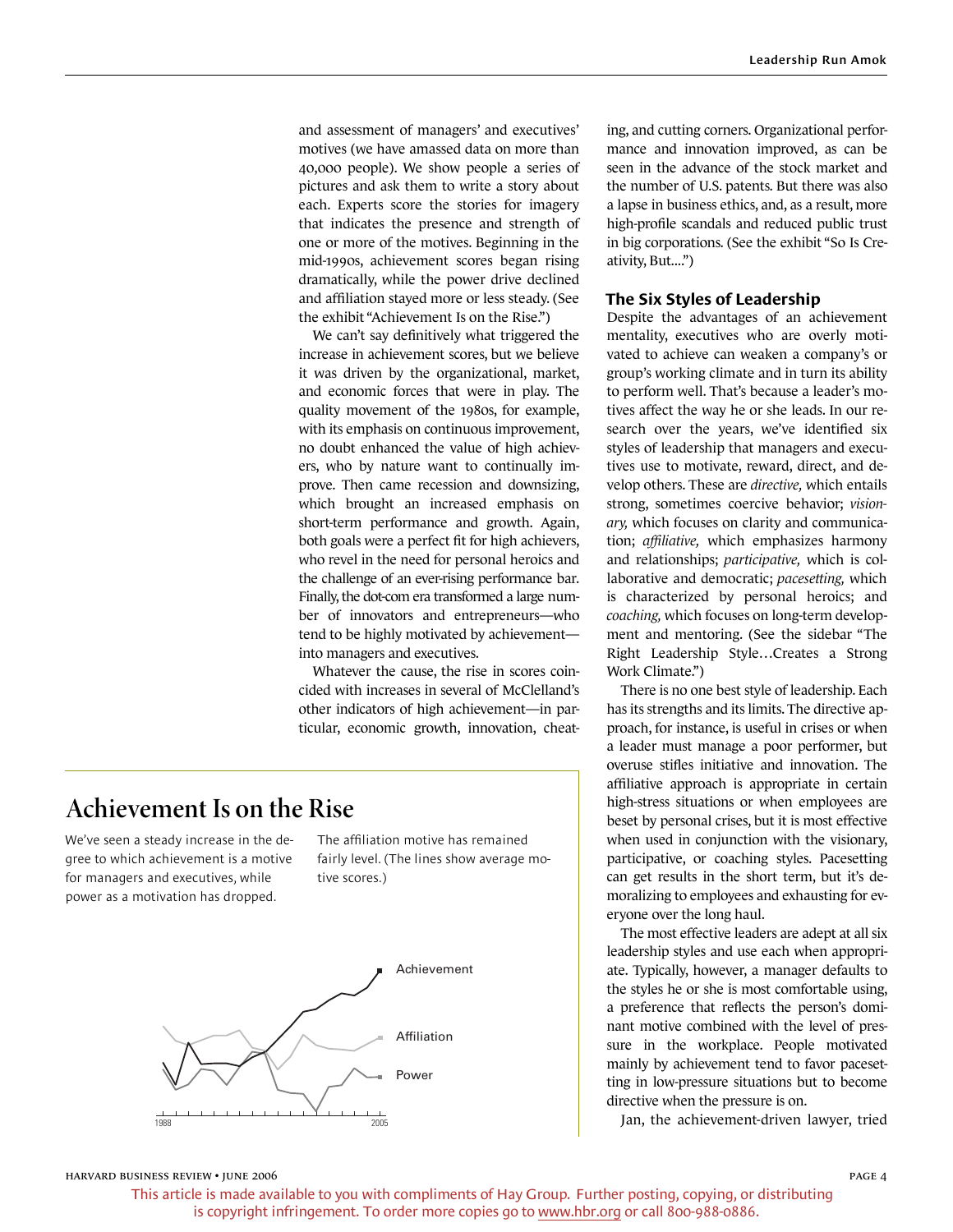to involve herself in every detail of her client work. She was never satisfied with others on her team and continually second-guessed them. She rewrote perfectly good reports, claiming they didn't quite meet her standards. As the pressure and work mounted, she became even more demanding and controlling, confronting others and accusing them of incompetence.

It's not surprising that such pacesetting and coercion have been shown to suppress workclimate attributes that contribute to high performance, including flexibility, responsibility, team commitment, and the extent to which feedback and rewards are linked to performance. People high in socialized power, by contrast, naturally gravitate to coaching in lowstress situations and become visionary under pressure. Consider Luke, a senior executive we worked with who is known for his mentoring.

## **So Is Creativity, But…**

As the achievement drive has risen among managers and executives, so has the level of innovation, as measured by the number of U.S. patents issued. But

at the same time, public trust in big corporations has sunk as the relentless focus on results has led to unsavory behavior on the part of some executives.



Source: Roper Center for Public Opinion Research, University of Connecticut

When Luke learned that a subordinate who disagreed with him about a critical business decision had done an end run and was planning to speak to the chairman, Luke didn't react angrily, as most people would. Instead, he offered to coach the subordinate on how to effectively approach his meeting with the chairman. He was able to put aside the personal aspect of the situation and consider the big picture. As Luke told us: "I didn't want him to hurt himself any more than he had already. I wanted him to learn, to benefit, to grow. I don't know maybe he can have my job some day."

To look at how motives and leadership style affect a group's climate and performance, we studied 21 senior managers at IBM. All led teams responsible for large global accounts with multimillion-dollar revenue targets. We assessed each manager using a set of six attributes of a high-performing climate, such as flexibility and clarity. Eleven of the managers created climates that were seen by their direct reports as strong or energizing. The other managers created climates that were perceived by their reports as neutral or demotivating. In just one year, the teams with strong or energizing climates generated \$711 million more in profit than did those with neutral or poor climates. Achievement was the dominant driver for all 21 of these leaders. But the managers who created strong or energizing climates also had far higher scores in both power and affiliation than the other leaders. (See the exhibit "Profiles of Successful Leaders.")

Among the leaders who created neutral or demotivating climates, the dominant style was pacesetting, which can drive shortterm growth, but at the expense of longterm profitability. In fact, the teams with weaker climates did produce more shortterm revenue growth than the others. But most of it came about through personal heroics leaders going out and doing deals themselves rather than building their organizations. The leaders who created high-performing and energizing climates got more lasting results by using a broad range of styles, choosing different styles for different circumstances. They were strong in the visionary, affiliative, participative, and coaching styles, relying least on the directive and pacesetting approaches. Rather than order people around or rely on personal heroics, they provided vision, sought buy-in and commit

#### harvard business review • june 2006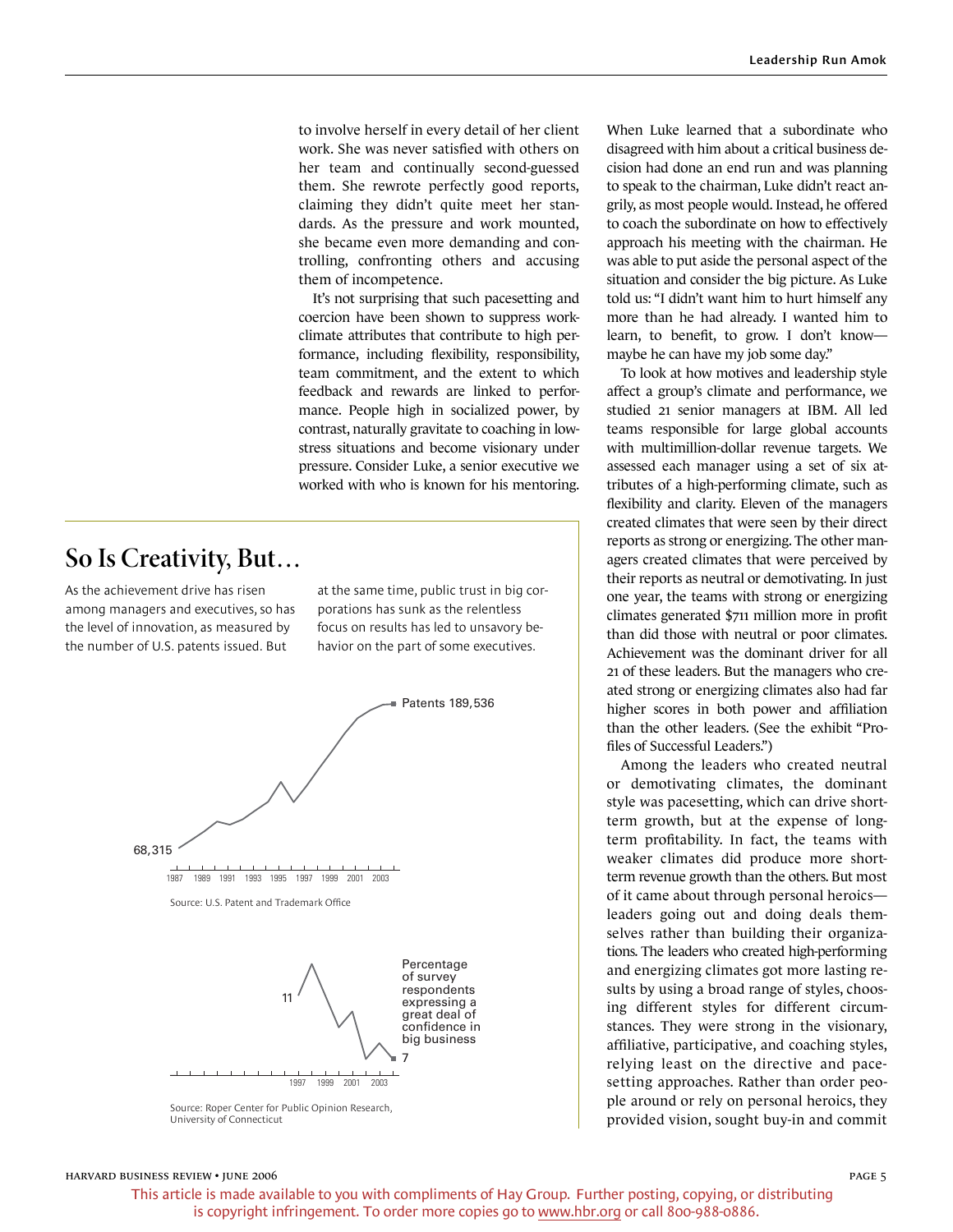## **The Right Leadership Style…Creates a Strong Work Climate**

Each of the six leadership styles we've identified is appropriate to certain situations and settings; none is appropriate to all. The most effective leaders know how to use the right style for the circumstances.

**Directive.** This style entails command-and-control behavior that at times becomes coercive. When executives use this approach, they tell people what to do, when to do it, and what will happen if they fail. It is appropriate in crises and when poor performers must be managed, but it eventually stifles creativity and initiative. It is favored by high achievers under stress.

**Visionary.** This style is authoritative, but rather than simply telling people what to do, the leader gains employees' support by clearly expressing their challenges and responsibilities in the context of the organization's overall direction and strategy. This makes goals clear, increases employee commitment, and energizes a team. It is commonly used by people with a high personalized-power drive under low-stress situations and people with a high socialized-power drive when stress is high.

**Affiliative.** Leaders with this style emphasize the employee and his or her emotional needs over the job. They tend to avoid conflict. The approach is effective when a manager is dealing with employees who are in the midst of personal crises or in high-stress situations such as layoffs. It is most effective when used in combination with visionary, participative, or coaching styles. It is seldom effective alone.

**Participative.** This style of leadership is collaborative and democratic. Executives using this style engage others in the decision-making process. It's great for building trust and consensus, especially when the team consists of highly competent individuals and when the leader has limited knowledge or lacks formal power and authority, such as within highly matrixed organizations. It is favored under highstress conditions by leaders with high affiliation drives.

**Pacesetting.** This style involves leading by example and personal heroics. Executives using this style typically have high standards and make sure those standards are met, even if they have to do the work themselves which they frequently do. It can be effective in the short term, but it can demoralize employees over the long haul. It is a typical go-to style for high achievers, at least under relatively lowstress conditions.

**Coaching.** This style involves the executive in long-term professional development and mentoring of employees. It's a powerful but underused approach that should be part of any leader's regular repertoire. Leaders who score high on the socializedpower motive prefer it under lowstress conditions.

We've also identified six factors that contribute to performance by affecting the workplace climate—how it feels to work in a particular area for a particular manager. A leader's behavior heavily influences the degree to which each of these factors is present and is a positive influence.

**Flexibility** reflects employees' perceptions about whether rules and procedures are really needed or are merely red tape. It also reflects the extent to which people believe they can get new ideas accepted. In high-performance climates, flexibility is high.

**Responsibility** means the degree to which people feel free to work without asking their managers for guidance at every turn. In high-performing climates, people feel they have a lot of responsibility. When high achievers overuse the directive and pacesetting styles, as they often do, they limit or destroy flexibility and responsibility within a group.

**Standards** represents the degree to which people perceive that the company emphasizes excellence—that the bar is set at a high but attainable mark, and managers hold people accountable for doing their best. When standards are strong, employees are confident they can meet the company's challenges.

**Rewards** is a reflection of whether people feel they are given regular, objective feedback and are rewarded accordingly. While compensation and formal recognition are important, the main component is feedback that is immediate, specific, and directly linked to performance.

**Clarity** refers to whether people know what is expected of them and understand how their efforts relate to organizational goals. In study after study, this dimension of climate has been shown to have the strongest link to productivity. Without clarity, the other elements of climate often suffer. Leaders who create high clarity often rely heavily on the visionary, participative, and coaching styles.

**Team commitment** is the extent to which people are proud to belong to a team or organization and believe that everyone is working toward the same objectives. The more widely shared the team's values are, and the greater its commitment to performance, the higher the team's pride.

A climate with high levels of standards, clarity, and team commitment and at most one gap in the other dimensions is very strong. A climate with no significant gaps in standards, clarity, or team commitment and two gaps in the other factors is still energizing to employees. Any more gaps, and the climate is neutral or demotivating. In such an environment, people tend to do only the minimum required, and performance suffers.

 $p_{\text{AGE}}$  6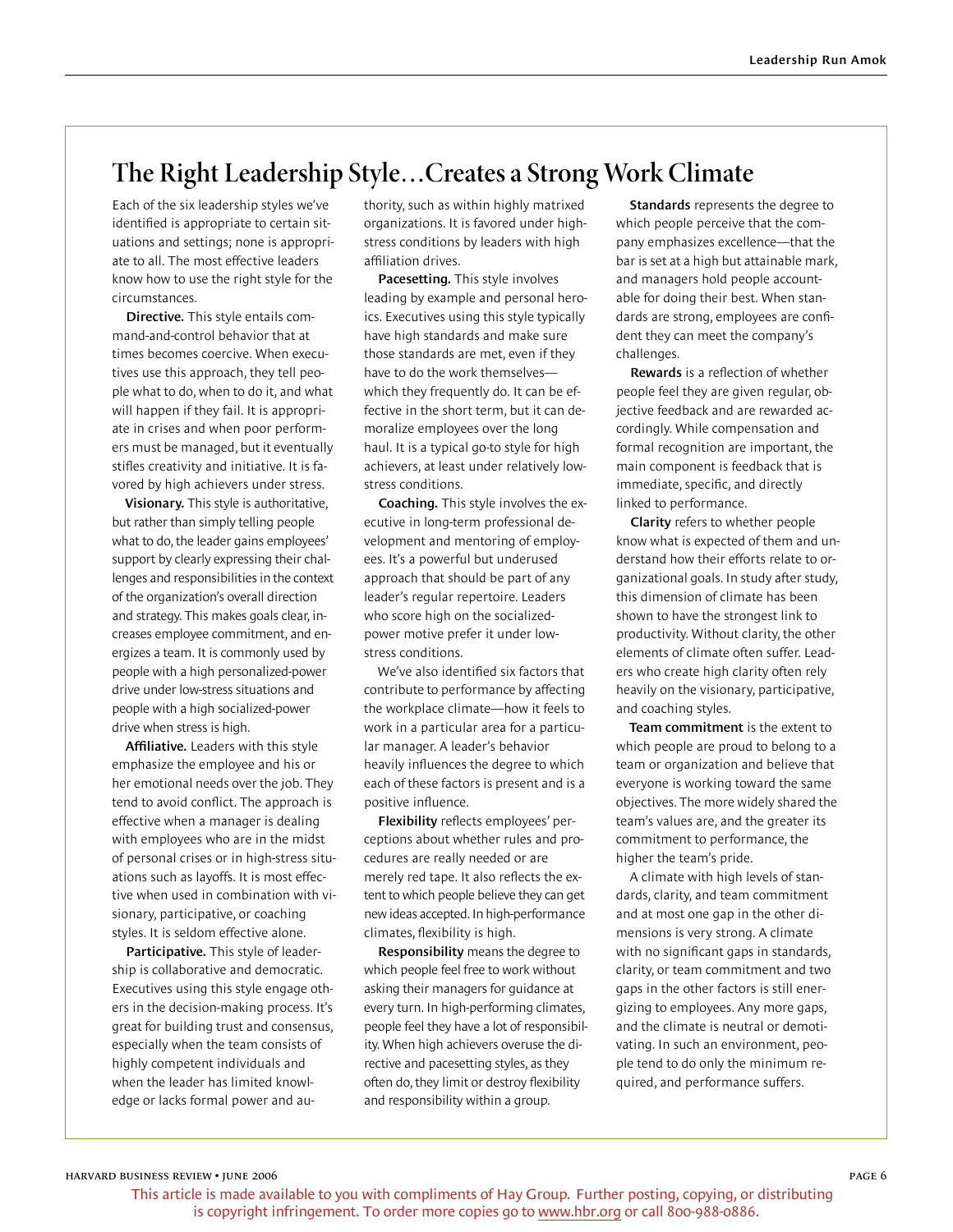ment, and coached their people. They were also more collaborative, building consensus among those they led.

#### **Recognizing Your Motives**

The good news about achievers is that when given a goal, they pull out all the stops to reach it—even if the goal is to manage their achievement drive. For an overachiever seeking to broaden his or her range, the first step is to become aware of how motives influence leadership style.

Karin Mayhew, the Health Net executive, is a pacesetting manager by nature. She didn't understand the value of influencing others (rather than doing everything herself) until, as an internal consultant for a telecommunications firm, she was asked to facilitate discussions between management and labor. For once, she had to be invisible. Forced to bite her tongue, she perceived that she could step out of the role of content expert and help other

people understand the big picture and see how the pieces might fit together.

Often, it takes a nudge from someone to get the transformation moving. Consider Rooney Anand, CEO of Greene King, one of the UK's most successful brewing and pub companies. As a young marketing manager in an organization that put a premium on results, Anand found himself becoming increasingly aggressive and demanding. He saw the need to change when a fellow manager said to him, "I've met your type before. Normally they're not very nice people. But you're actually a great bloke when you're not working. So what is your problem?" Family and friends may also let you know; our motives, after all, don't shut down when we leave work.

If you're seeking to assess yourself as a manager, there are calibrated tools for measuring the three leadership motives, but you can get a good sense of which drive is dominant in you simply by examining the activities you like and why.

## **Profiles of Successful Leaders**

When we studied 21 senior managers at IBM, we found that 11 of them created strong or energizing work climates. These leaders were driven primarily by the desire to achieve, but they were also driven more by the need for affiliation and power than the other executives, who created neutral or demotivating climates.

Moreover, the 11 managers employed at least four of the six leadership styles described in this article, using each when appropriate to the circumstances. IBM has incorporated these leaders' behaviors into a new competency model.



harvard business review • june 2006

 $p_{\text{AGE}}$  7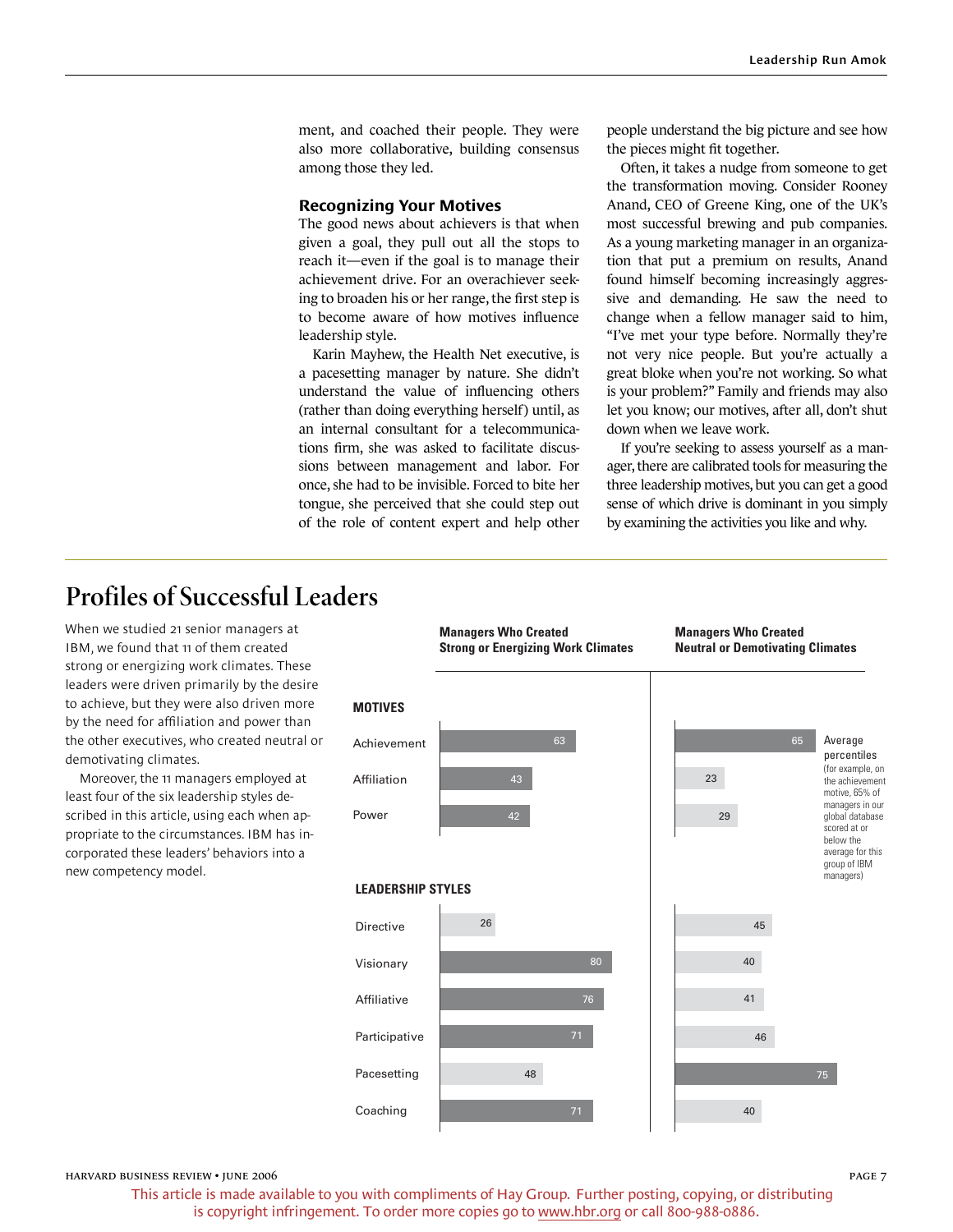• People with high achievement drives tend to like challenging projects that allow them to accomplish something new. It may be as simple as stamp collecting or as difficult as getting a PhD in history. One executive we're working with is spending all of his spare time training for a spot on a Senior Olympics swim team. They also like to outperform people who represent a high standard of excellence. Achievers tend to be utilitarian in their communication—often brief and to the point.

• Those high in affiliation are energized by personal relationships. They like to spend time with family and friends and are attracted to group activities, largely for the opportunities to build relationships. They make heavy use of the phone and e-mail just to stay connected.

• People mainly motivated by personalized power need to feel strong and to be seen as important. They tend to be driven by status and image. They often seek status symbols (the right car, neighborhood, clothes) and engage in prestigious activities (dining at the right club with the right circle of friends).

• Individuals mainly driven by socialized power enjoy making a positive impact. They get satisfaction from helping people feel stronger and more capable; they're often energized by team activities. They like to advise and assist, whether or not the advice is wanted or needed. Such people are often attracted to teaching or politics and tend to be charismatic leaders.

#### **Managing and Exercising Your Motives**

Even trickier and more important than recognizing an overactive drive to achieve is figuring out how to channel that drive into new behaviors and continually practice them until they become almost second nature. Dean McAlister, a senior pharmaceuticals sales director with AstraZeneca, found himself promoted to a management position early in his career. Like Greene King's Anand, he was talented, sincere, and hardworking, and at times he drove people crazy. While he took pride in his high-achievement approach, others saw him as arrogant, impatient, and manipulative. "Dean was known for his 3 AM e-mails," said one colleague. "That was his normal pace everything was a priority." Said another: "He outlined a problem, and before we could discuss it, he solved it himself."

McAlister's solutions were often well founded. He stayed ahead of the industry's information curve, regularly rising before dawn to study the latest market trends. But by always providing the answers, he stifled the input and creativity of his team members. He didn't realize this until his manager told him. In classic achievement mode, McAlister instantly turned his energy toward transforming his leadership. With the help of a coach, he began studying his own actions, trying to determine why he behaved as he did. He also monitored his behavior with his team, peers, and manager, asking them to give honest feedback. Much of what he learned was unexpected and, initially, difficult to swallow. At one point, he was describing his daily routine. A deeply spiritual man, McAlister spoke of taking time each day for prayer. When he was asked how much time he spent talking to God and how much time listening, he realized that even in his spiritual life he was focused on his own agenda. "Of course," he groaned, "I'm always talking."

Next, he adopted specific new behaviors. Rather than issue a set of directives on sales targets, for instance, he engaged his team in a discussion of how to achieve the goals. He consciously tried to listen and not jump to conclusions—a continuing struggle, though the behavior is becoming more natural with time and practice. He still slides into pacesetting from time to time. When a sales rep emailed him about closing on an important new contract, an excited McAlister fired back with a list of the next steps she should immediately take. It was only after he'd hit the "send" key that he realized his error. "I'd just laid out the plan instead of coaching her," he said. The new McAlister took steps to set things right: He quickly sent a second message, congratulating her and telling her to come up with her own plan. It's a testament to his shift in behavior that his team recently was honored for being the first region to attain market leadership with three of Astra-Zeneca's top drugs.

Like McAlister, Anand also still works to be aware of his achievement drive and to consciously change his behavior when it starts to overtake him. For example, he had a habit of challenging people during meetings. "My passion and desire to sort problems out, to rectify things, still kicks in," he says. "As a

*We've seen very talented leaders crash and burn as they put ever more pressure on their employees and themselves to produce.*

 $p_{\text{AGE}}$  8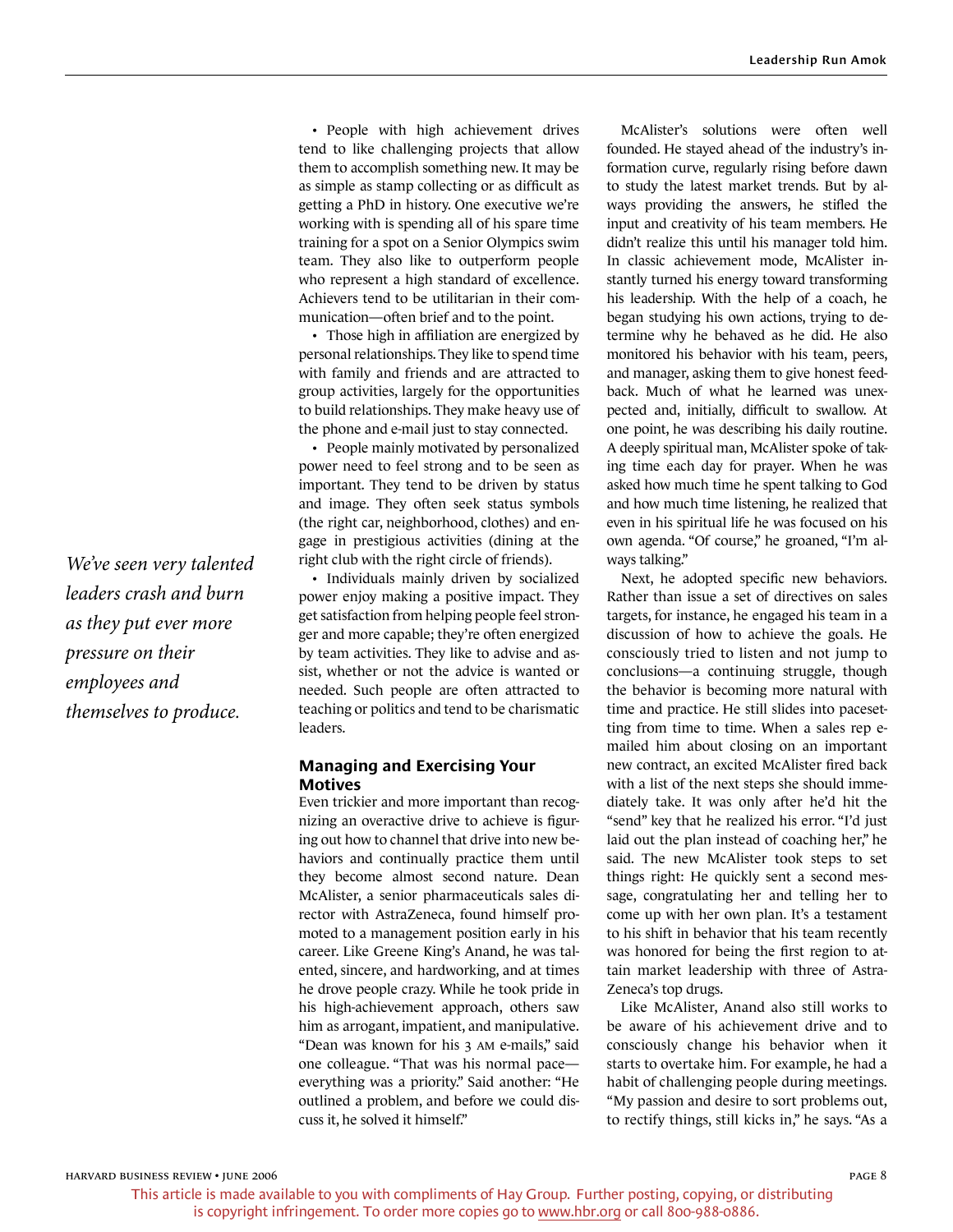result of my behavior, the team becomes cranky or shuts down. It's taken me quite a long time to learn." So now he'll often refrain from saying what's on his mind, but he'll make a note to take up the matter after the meeting. With time and effort, he says, episodes of achievement overdrive have become less and less frequent for him.

Karin Mayhew has consciously chosen to limit her comments on an idea to a couple of minutes or less and tries to put them in the context of the organization and business. She has also trained herself to ask a lot of openended questions ("How can I help?") in an effort to draw people into the conversation. "I've learned to find my 'pause' button and drive the agenda by asking questions and having others take the lead," she says.

Another trick is to look to other areas of your life to satisfy your achievement drive. One executive, recognizing that his need to succeed was getting in the way of his effectiveness at work, refocused his drive on building violins at home on the weekends. Of course, he didn't just turn out run-of-the-mill instruments; his were exquisite pieces of art, one of which was played by a friend in the Boston Symphony. Another executive turned to restoring antique sports cars.

Mayhew now channels her achievement drive toward her home and family. She regularly prepares elaborate, multicourse Sunday night dinners. Although these events are a great deal of work, she finds the dinners exhilarating and energizing, and the effort gives her a sense of satisfaction in what she's achieved, a tonic for the coming workweek.

#### **Changing the Culture**

While behavior is the responsibility of the individual, organizations play a role, if sometimes unintentionally, in influencing executives' actions. Some companies unabashedly create cultures that foster and reward the achievement-at-all-costs mentality. Most organizations are less calculating; they simply select and promote high achievers for their obvious assets, let nature take its course, and then look the other way as long as the numbers are good.

But companies can redirect their focus and still achieve good numbers. In the early 1990s, when CEO Lou Gerstner set out to regain IBM's market dominance by transforming the company into a flatter, matrix-driven organization, he sought managers who would orchestrate and enable rather than command and control. He knew IBM needed to move away from its culture of personal heroics and individual achievement and begin valuing socialized power and managers who pay attention to the greater needs of the company.

As part of that transformation, we assessed the motives and leadership styles of 2,000 IBM managers, including the top 300 leaders. We found an achievement-oriented culture in which executives focused on their own departments or divisions, even if doing so had a negative impact on performance in other parts of the organization. Their client focus, too, was achievement driven: Managers often found themselves devoting more time and energy to making the sale than understanding the customer's needs. The dominant leadership style, which reflected this emphasis on individual achievement, was pacesetting, and the climate lacked a number of the attributes that contribute to high performance, especially in the areas of flexibility, rewards, clarity, and, most notably, team commitment.

Among the executives we interviewed, however, was a small but highly successful group that led very differently. They exhibited a drive to achieve, but they worked through others, created strong teams, provided coaching, and focused on increasing the capability of the whole organization, not just their departments. IBM incorporated these behaviors into a competency model that over the next eight years was used to select, develop, and promote leaders. The company also created a group to develop and coach managers and executives in the desired new behaviors. More important, Gerstner and his team used everything from public praise to stock options to reward the new behaviors.

Two years ago, when we returned to assist IBM in recalibrating the competency model, we found a very different leadership culture. Gone was the combative, turf protecting, isolationist attitude. In its place was an emerging culture of collaboration and team leadership a culture that balanced influencing and helping others with the drive to achieve. Although the motives of the leaders had not changed (the executives were still very high achievers), their behavior had. The coaching style, measured through surveys of their direct reports,

*The good news about achievers is that when given a goal, they pull out all the stops—even if the goal is to manage their achievement drive.*

 $p_{\text{AGE}}$  9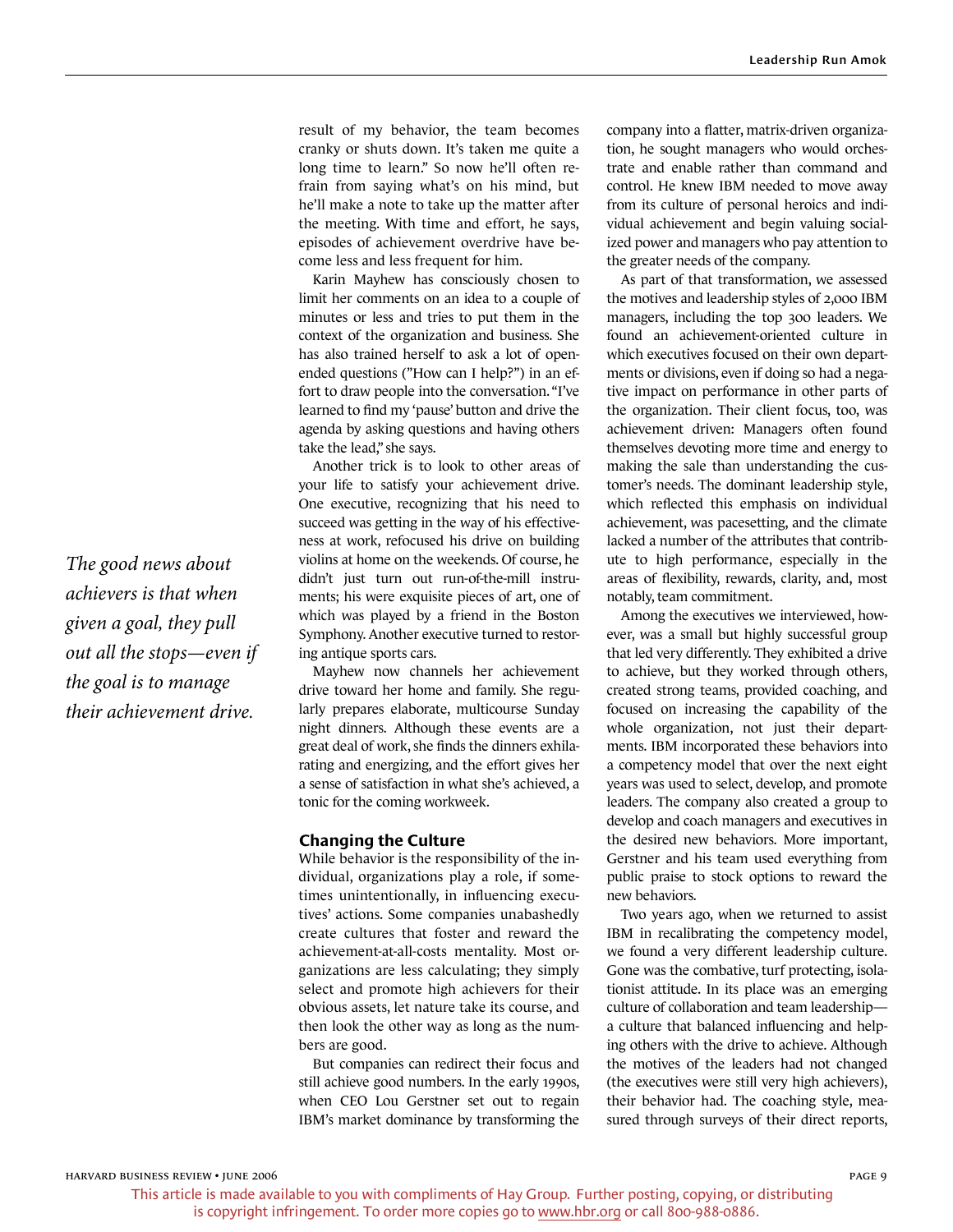had increased by 17%, while pacesetting had decreased by 5%.

Of course, a high achievement drive is still a source of strength. But companies must learn when to draw on it and when to rein it in. The challenge for managers today, then, is to return some of the balance McClelland advised, seeking an approach to leadership that uses socialized power to keep achievement in check.

#### Reprint [R0606D](http://harvardbusinessonline.hbsp.harvard.edu/relay.jhtml?name=itemdetail&referral=4320&id=R0606D)

*Harvard Business Review* OnPoint [4486](http://harvardbusinessonline.hbsp.harvard.edu/relay.jhtml?name=itemdetail&referral=4320&id=4486) To order, see the next page or call 800-988-0886 or 617-783-7500 or go to [www.hbr.org](http://www.hbr.org)